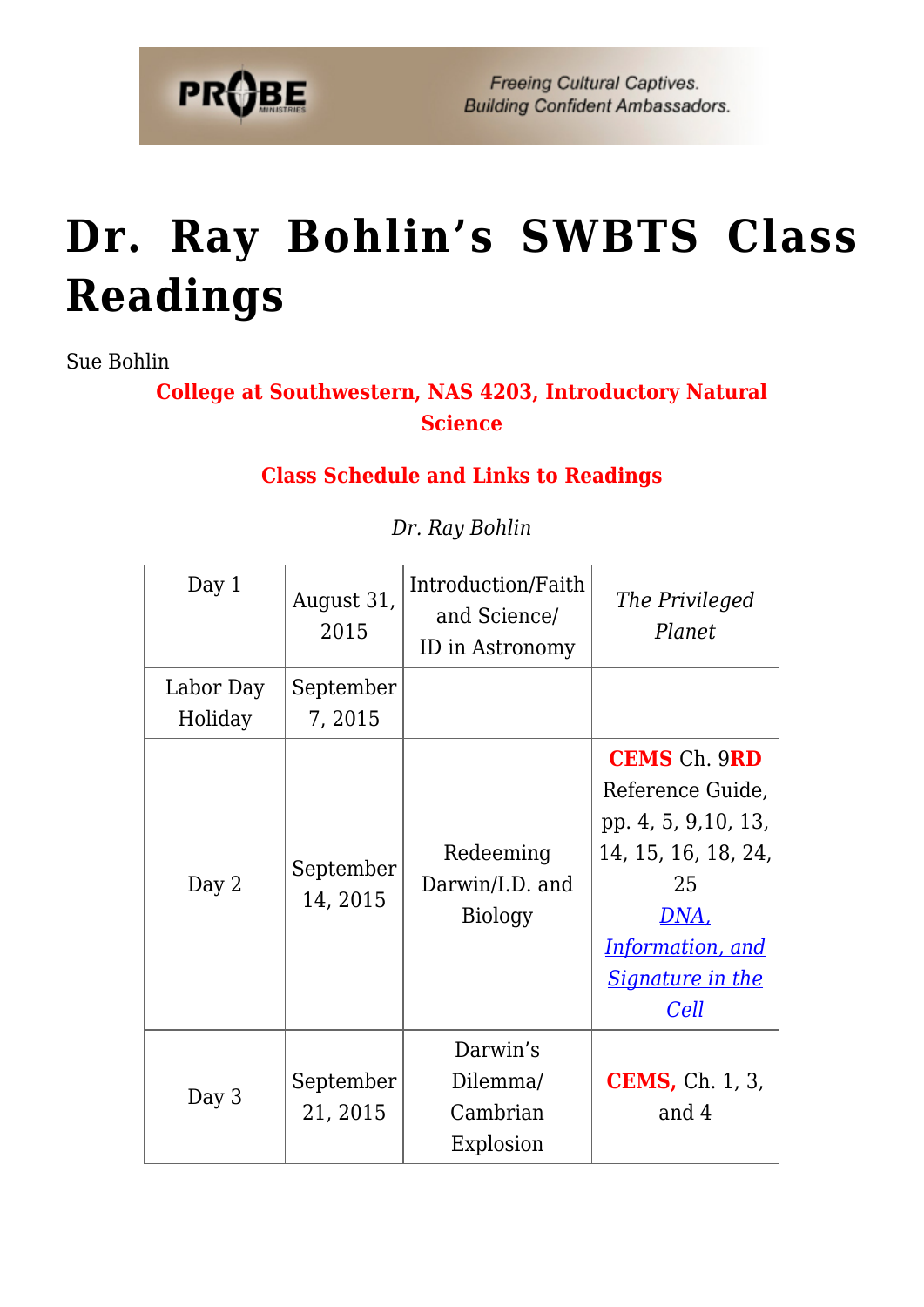

Freeing Cultural Captives.<br>Building Confident Ambassadors.

| Fall Break | September<br>28, 2015 |               |                       |
|------------|-----------------------|---------------|-----------------------|
|            |                       |               | 1. Redesigning        |
|            |                       |               | Humans: Is It         |
| Day $4$    | October 5,<br>2015    | Genetics/DNA/ | Inevitable?           |
|            |                       | Genetic       | 2. Human              |
|            |                       | Engineering   | <b>Genome Project</b> |
|            |                       |               | 3. Human Genetic      |
|            |                       |               | Engineering           |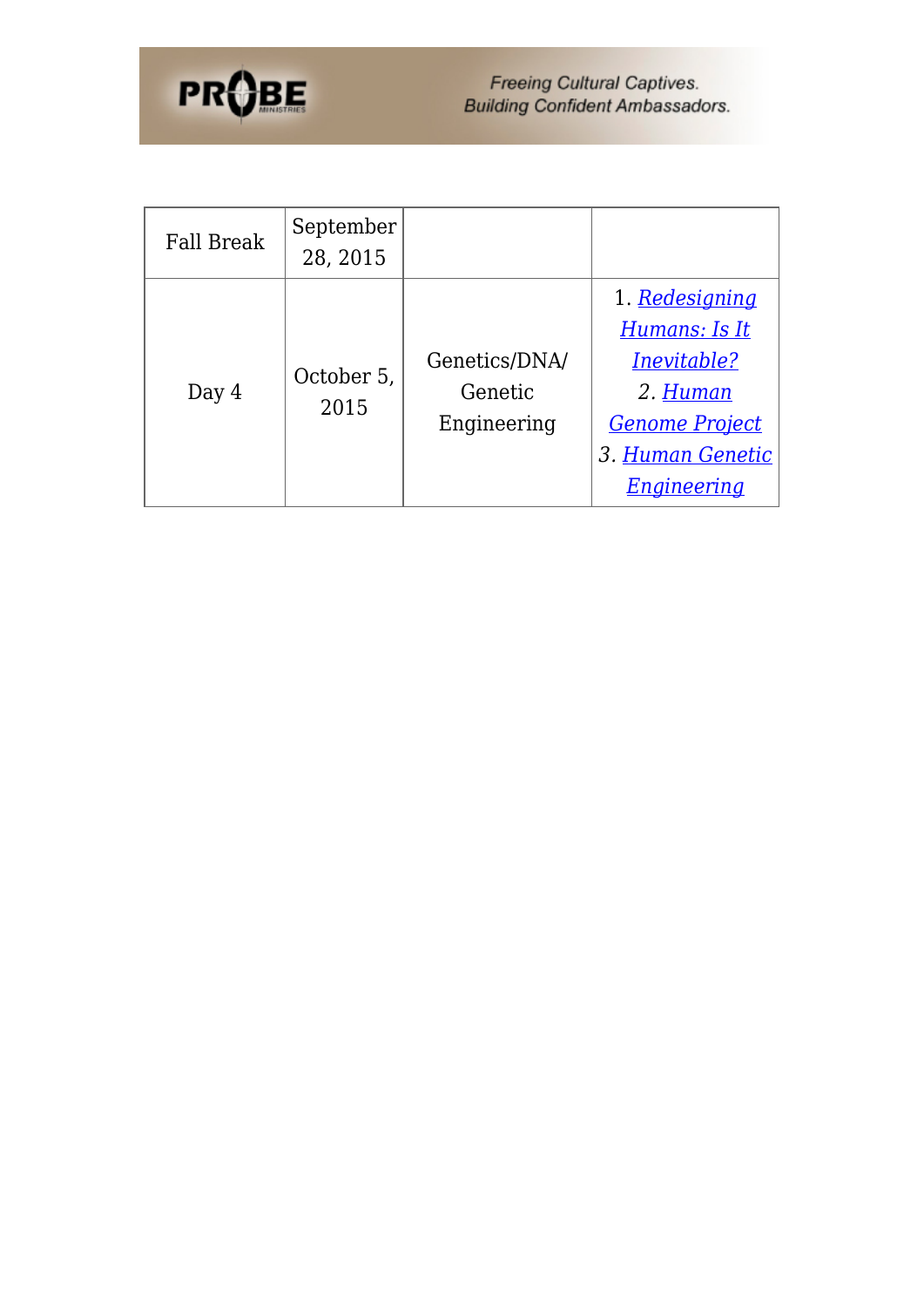

| Day 5 | October<br>12, 2015 | Exam 1<br>Abortion/Cloning/<br><b>Stem Cell Debate</b>  | 1. Arguments<br><b>Against Abortion</b><br>2. <u>The Continuing</u><br><b>Controversy over</b><br><b>Stem Cells</b><br>3. <u>Stem Cell</u><br><u>Commentary:</u><br><b>Spinning the</b><br><b>Terms</b><br>4. <u>Response to</u><br><u>the News of the</u><br><b>First Human</b><br><b>Clone</b><br>5. Can Humans<br><u>Be Cloned Like</u><br><u>Sheep?</u><br>6. <u>I'm a Girl</u><br><u>Because That's</u><br><u>What Mommy</u> |
|-------|---------------------|---------------------------------------------------------|-----------------------------------------------------------------------------------------------------------------------------------------------------------------------------------------------------------------------------------------------------------------------------------------------------------------------------------------------------------------------------------------------------------------------------------|
|       |                     |                                                         | <b>Wanted</b>                                                                                                                                                                                                                                                                                                                                                                                                                     |
| Day 6 | October<br>19, 2015 | Christian View of<br>the Environment/<br>Global Warming | 1. Christian<br><b>Environmentalism</b><br>2. The Complex<br><b>Realities Behind</b><br><u>Global Warming</u>                                                                                                                                                                                                                                                                                                                     |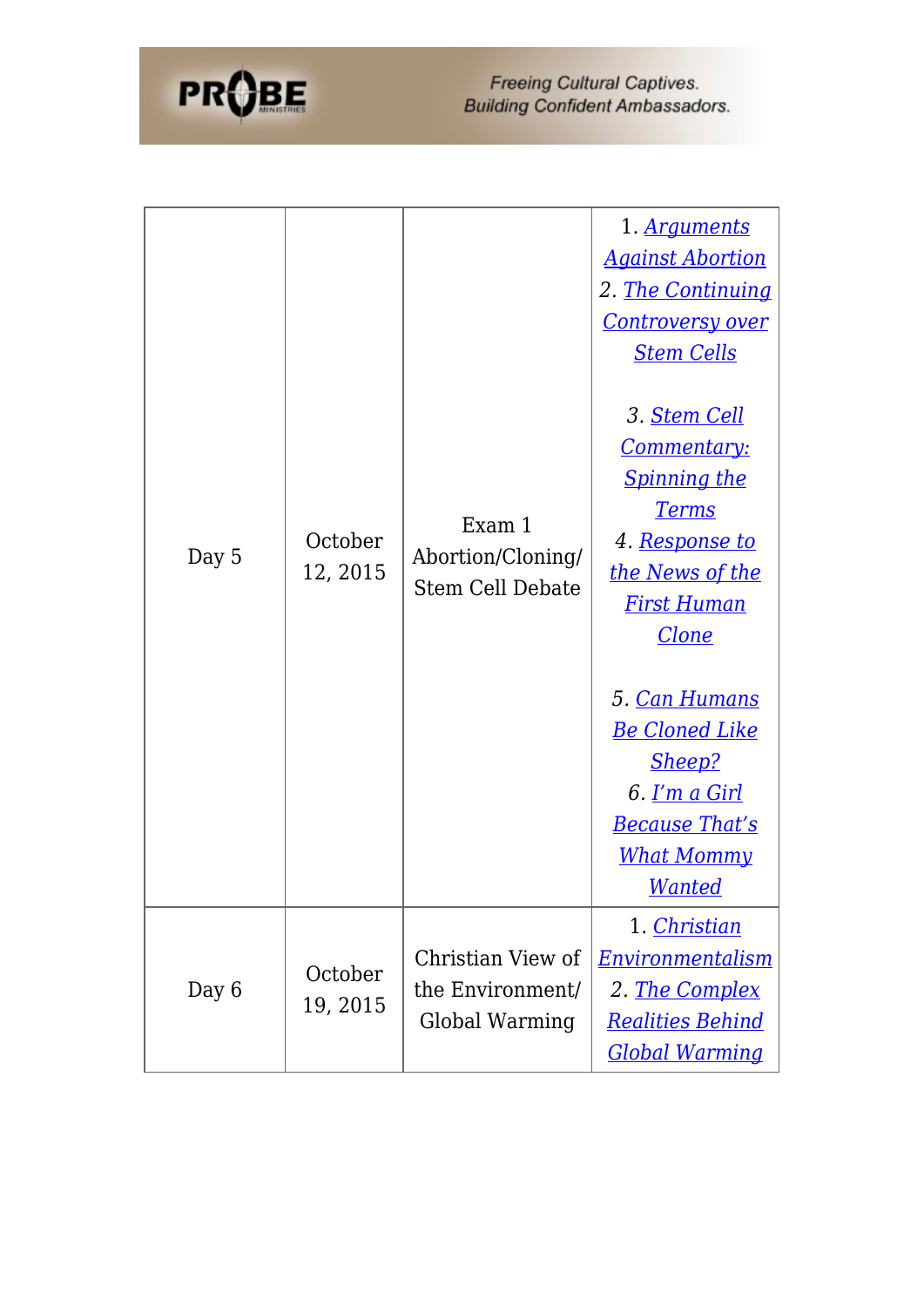

| Day 7                        | October<br>26, 2015  | Homosexuality/<br>Same Sex<br>Marriage                                      | 1. Can<br><u>Homosexuals</u><br>Change?<br>2. Helping Teens<br><b>Understand</b><br>Homosexuality                                                      |
|------------------------------|----------------------|-----------------------------------------------------------------------------|--------------------------------------------------------------------------------------------------------------------------------------------------------|
| Day 8                        | November<br>2, 2015  | Christian Views of<br>Science and Earth<br>History/<br><b>Flood Geology</b> | 1. Christian<br><b>Views of Science</b><br><u>and Earth History</u><br>2. The Grand<br><b>Canyon and the</b><br><u>Age of the Earth</u>                |
| Day 9                        | November<br>9,2015   | Exam 2/Eugenics                                                             | 1. Euthanasia: A<br>Christian<br><b>Perspective</b><br>2. A Darwinian<br><u>View of Life</u><br>3. Euthanasia:<br><u>The Battle for</u><br><u>Life</u> |
| Day 10                       | November<br>16, 2015 | Darwin's Racists                                                            | DR                                                                                                                                                     |
| Thanksgiving<br><b>Break</b> | November<br>23       |                                                                             |                                                                                                                                                        |
| Day 11                       | November<br>30       | Sociobiology                                                                | Sociobiology:<br><u>Genes, Evolution</u><br>and Morality                                                                                               |